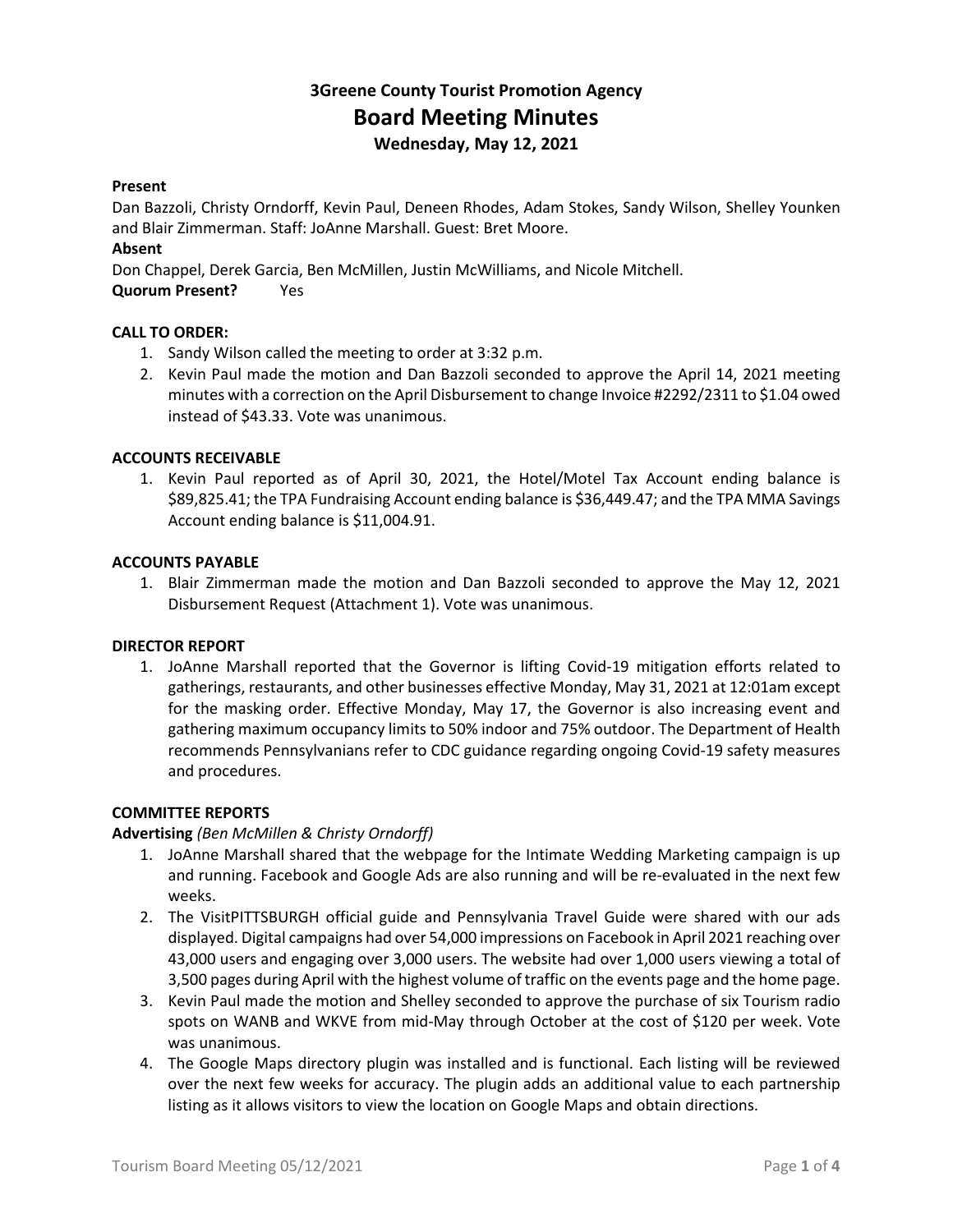**Bylaws** *(Don Chappel) Nothing to report at this time.*

**Finance** *(Don Chappel)*

*Nothing to report at this time.*

# **Fundraising** *(Sandy Wilson & Shelley Younken)*

- 1. Dan Bazzoli made the motion and Kevin Paul seconded to approve the purchase of map artwork from Colleen Nelson for \$300 for the restaurant brochure. Vote was unanimous.
- 2. Blair Zimmerman made the motion and Kevin Paul seconded to approve the projected expenses of \$5,597 to \$5,822 for the #DineGreene21 Challenge. Vote was unanimous.
	- a. Advertising expenses include a  $\frac{1}{4}$  page ad in the GreeneScene three times at \$395 per issue, \$350 towards social media boosting, \$619 to \$699 on rack cards.
	- b. Campaign material expenses include \$384 for a 1-year subscription to Woobox user generated collection, restaurant decals for \$715, restaurant table tents for \$261 to \$362, restaurant counter top displays from \$393 to \$437, and the purchase of \$25 gift cards from each participating restaurant.
	- c. The Winning Package includes \$495 in radio ads on WANB/WKVE, ¼ page ad in the GreeneScene Community Magazine for \$395, Tourism 2022 partnership, Tourism monthly e-blast promotion, and a ¼ page ad in the 2022 Visitor Guide.
	- d. Sponsorships are currently being solicited at \$200 each to help offset the expenses listed above. Current sponsors include Community Bank, Hilltop Backpacks, McMillen Photography, Greene County Chamber of Commerce, and Greene County Industrial Development INC.

# **Grants** *(Nicole Mitchell)*

*Nothing to report at this time.*

# **Hotel/Motel Tax** *(JoAnne Marshall)*

1. Hotel occupancy for March 2021 was 38%, average daily room rate was \$74.57, the revenue per available room was \$28.36, and the number of rooms sold were 4,480. February 2021 tax revenue with the 5% tax rate for the hotels was higher compared to revenue in February 2020, but still less than February 2019.

# **Long-Range Strategic Planning** *(Kevin Paul)*

*Nothing to report at this time.*

# **Partnership** *(Deneen Rhodes & Shelley Younken)*

1. Partnership renewals are still ongoing. Shelley Younken obtained 8 new partnerships through the recruitment of participants for the #DineGreene21 challenge.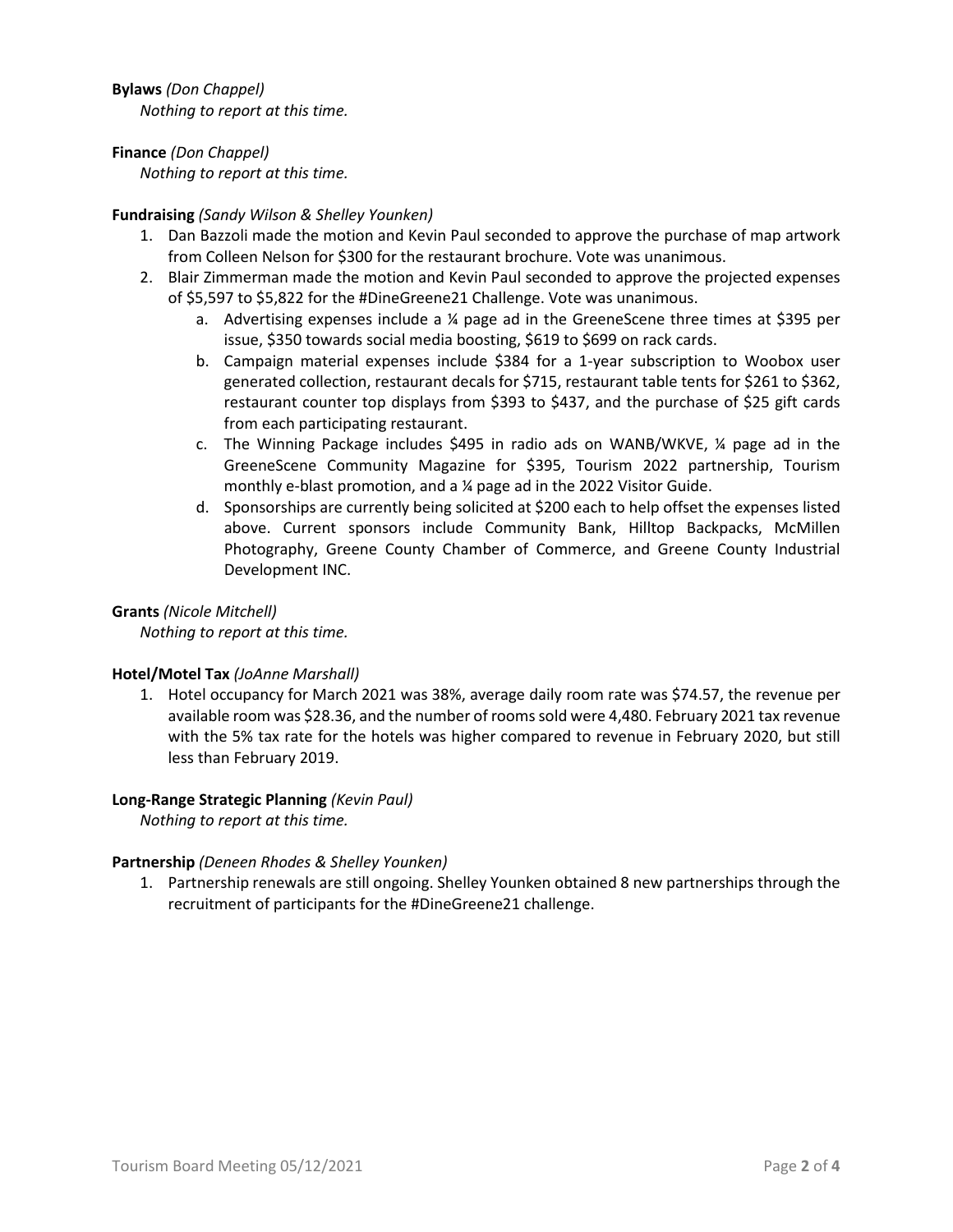#### **OLD BUSINESS**

- 1. JoAnne Marshall reported that we received a proclamation from the Greene County Commissioners with Sandy Wilson, Deneen Rhodes and Kevin Paul in attendance. Tourism will continue to highlight summer and fall events and attractions throughout the month as the state is reopening.
- 2. Blair Zimmerman touched base on the Wisecarver project that is expected to break ground this summer. It will include a trail around the lake that is ADA compliant along with additional trails added. At first, one ball field will be built with a kayak launch and parking lot. Ultimately there will be three ball fields and five fishing sites.

#### **NEW BUSINESS**

- 1. Discussion was held on generating a marketing piece geared specifically towards the University students and their families. Each year, Tourism supplies 400 Visitor Guides for the incoming freshman welcome packets. The board is in agreement to target this specific market and a poll will be sent out to compile a list of top places in Greene County for students to visit.
- 2. Dan Bazzoli commented that while he is at the pickleball courts, a number of people are stopping to visit the Greene County Veterans Memorial Park. There is also a large number of visitors coming down to utilize the pickleball courts. He suggested that we capitalize on the number of people coming through and look into a display board that promotes places that people can eat to generate additional revenue into the county.

# **PUBLIC COMMENT**

*Nothing to report at this time.*

# **ADJOURNMENT**

1. The meeting adjourned at 4:39 p.m. by a motion from Kevin Paul and seconded by Blair Zimmerman. The next meeting is scheduled for the Greene County Fairgrounds on Wednesday, June 9 at 3:30 p.m.

*Minutes submitted by JoAnne Marshall, Tourism Director.*